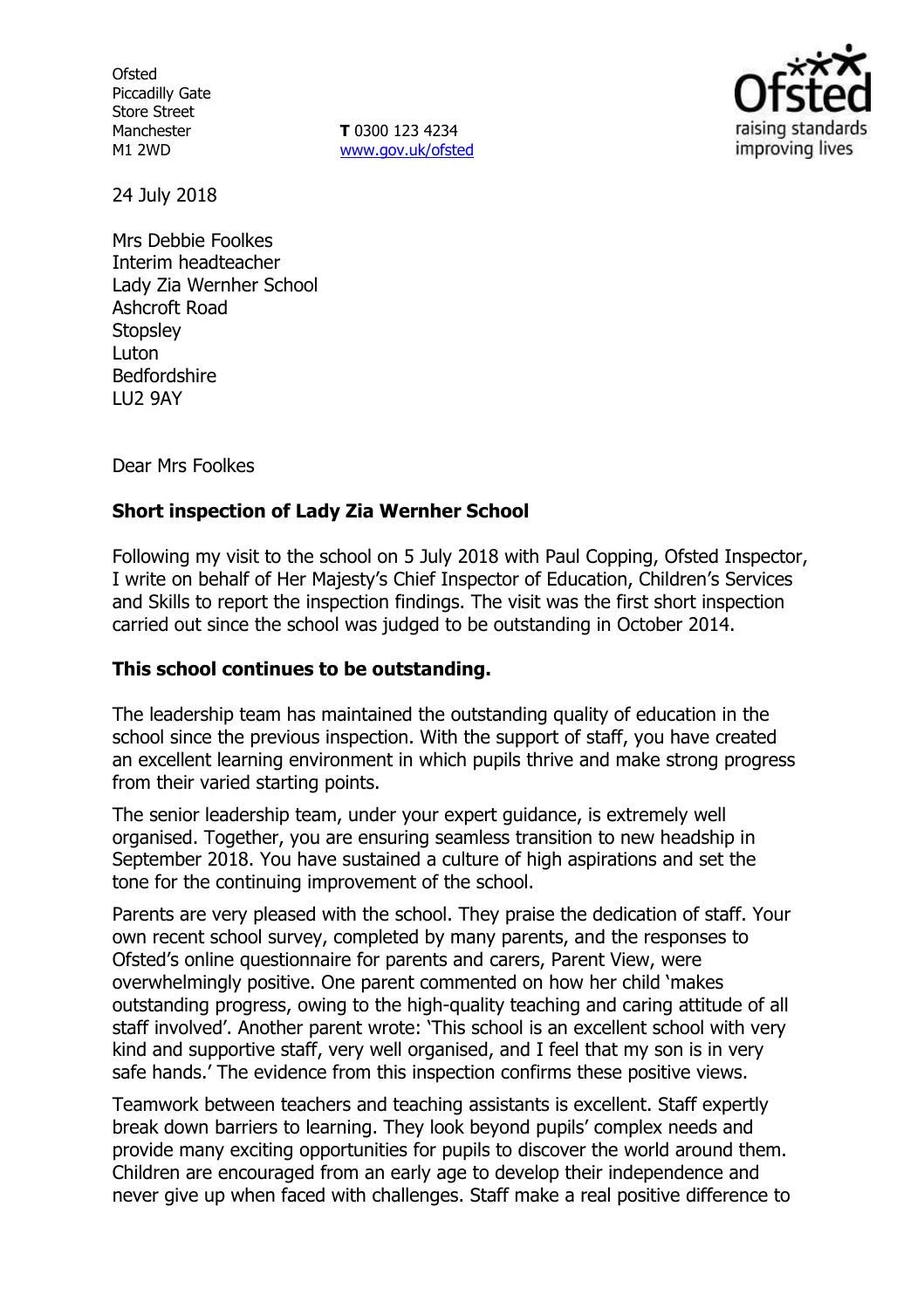

the lives of pupils and their families. The very large majority of staff who responded to the survey, which was conducted as part of this inspection, said that morale is high and that they are proud to work at the school.

You acted positively on the recommendation of the previous inspection to improve outcomes for the most able pupils. You have developed more demanding learning pathways to accelerate their progress. Flexible groupings and bespoke learning programmes ensure that all pupils, regardless of their difficulties or background, can succeed and shine.

The new chair of the governing body has a clear overview of the school's effectiveness. He is ambitious and determined to ensure that the school sustains its high quality of education. However, many recent changes in the membership of the governing body have reduced its capacity to hold leaders to account. Meetings conducted during this inspection confirmed that the school and the local authority are actively seeking to improve the expertise and composition of the governing body so that it reflects more closely the multicultural make-up of the school community.

You are rightly proud of your outreach work and close partnership with other special and mainstream schools in Luton and further afield. The local authority is confident in leaders' ability to maintain the high standard of education that the school provides.

### **Safeguarding is effective.**

The leadership team has ensured that all safeguarding arrangements are fit for purpose. Records are detailed and of high quality. Staff are diligently using a new and more efficient recording system. Incidents, such as unexplained absence from school, are logged promptly with clear actions taken to support families. The school's record of the required checks on members of staff complies with requirements. The member of staff in charge is thorough and acted on the minor recommendations of a comprehensive local authority audit. The management of transport at the beginning and end of the day is well orchestrated and secure.

The culture of safeguarding in the school is very strong. Staff are highly vigilant and have an excellent understanding of pupils' specific needs. Staff are well trained in understanding pupils' vulnerabilities, particularly the high levels of medical needs. A member of staff said that she was extremely aware of her responsibility for the pupil she was looking after. She was observed as she confidently and sensitively applied the good training that she had received. This excellent practice was consistently seen across the school.

With the support of the deputy safeguarding leads, you ensure that concerns about pupils' welfare and well-being are pursued vigorously. Referrals to relevant agencies are timely. The partnership work with the many agencies and services that help families to keep children safe and healthy is very strong. The work of the two highly dedicated senior family workers is exemplary. Their in-depth knowledge of the needs, language and culture of the families that they support is second to none. Their well-targeted involvement through smart early help assessments and action plans means that families are quickly signposted to relevant services. In many cases, their help is preventing the need for the intervention of children's social care services.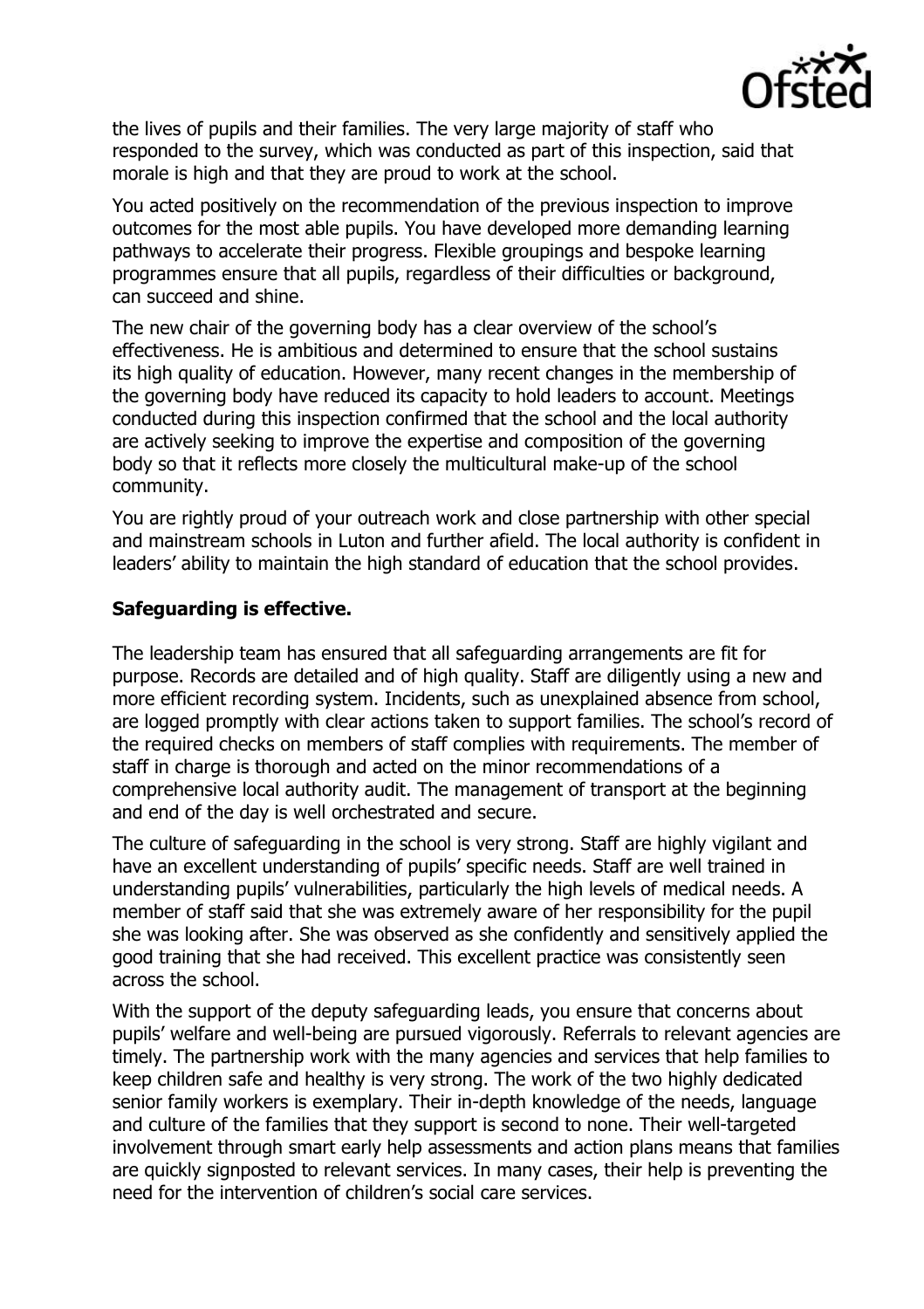

# **Inspection findings**

- At the beginning of the inspection, we agreed some key lines of enguiry. We looked at the quality of leadership and governance because a new headteacher is joining the school in September 2018 and the composition of the governing body is changing. I have already reported above on these two areas. Leadership is very strong and governance, although supportive, requires some consolidation to make it highly effective.
- Another key line of enquiry focused on pupils' rates of progress, across all groups and in the early years foundation stage. This included a check of the school's assessment process. Inspection evidence shows that children make a very good start in the early years. Progress in understanding the daily routines is quick. Children were observed responding to their names at morning registration with staff skilfully using pictures and sounds to capture their attention. Music therapy is highly effective. Adults use a range of mechanisms to assess children's progress and share these with parents. Assessment in the early years was moderated by the local authority this year and judged to be thorough and accurate.
- The 'going-on-holiday' theme, as part of the well-planned creative week, provided first-hand evidence of very strong progress in developing pupils' physical skills and independence. The large pool is much appreciated and is used safely. Staff employ a wide range of communication strategies and tools, such as Makaton and multisensory theatrical techniques, to stimulate responses from pupils. The hall, transformed into a huge beach, was buzzing with excitement. The highly-positive behaviour of pupils, guided sensitively and firmly by staff, led to excellent outcomes. Older pupils responded very well to staff's cheeky challenges, such as in the rainforest, using water guns to splash staff in a friendly battle.
- Although there was some delay in acting on the recommendation of the previous inspection concerning the progress of the most able pupils, current pupils are making rapid progress, including pupils who are disadvantaged and also the most able. The school's more-able-most-able (MAMA) group was observed making rapid progress in understanding weight, numbers, colours and texture thanks to the excellent range of resources and the highly effective support of all adults. Staff take part in moderation exercises with other schools to check the quality of their assessment across key stages 1 and 2. However, the school's new assessment processes require some development to make assessment more effective.
- The next line of enquiry was about attendance. The most recent performance information indicated that the rates of absence and persistent absence were considerably above the national averages. Current data shows that poor attendance is mostly due to pupils' severe medical needs. The senior family workers liaise effectively with the local authority attendance officer and conduct home visits, some unannounced, when concerns are identified. However, the overall attendance figures are not brought together and analysed well enough. As a result, governors have an insufficiently strategic overview of attendance patterns over time.
- We also looked at the impact and quality of the school's outreach service and the training of staff. There is a strong learning culture in the school. This extends to ensuring that parents and carers learn alongside the school. The links with the adult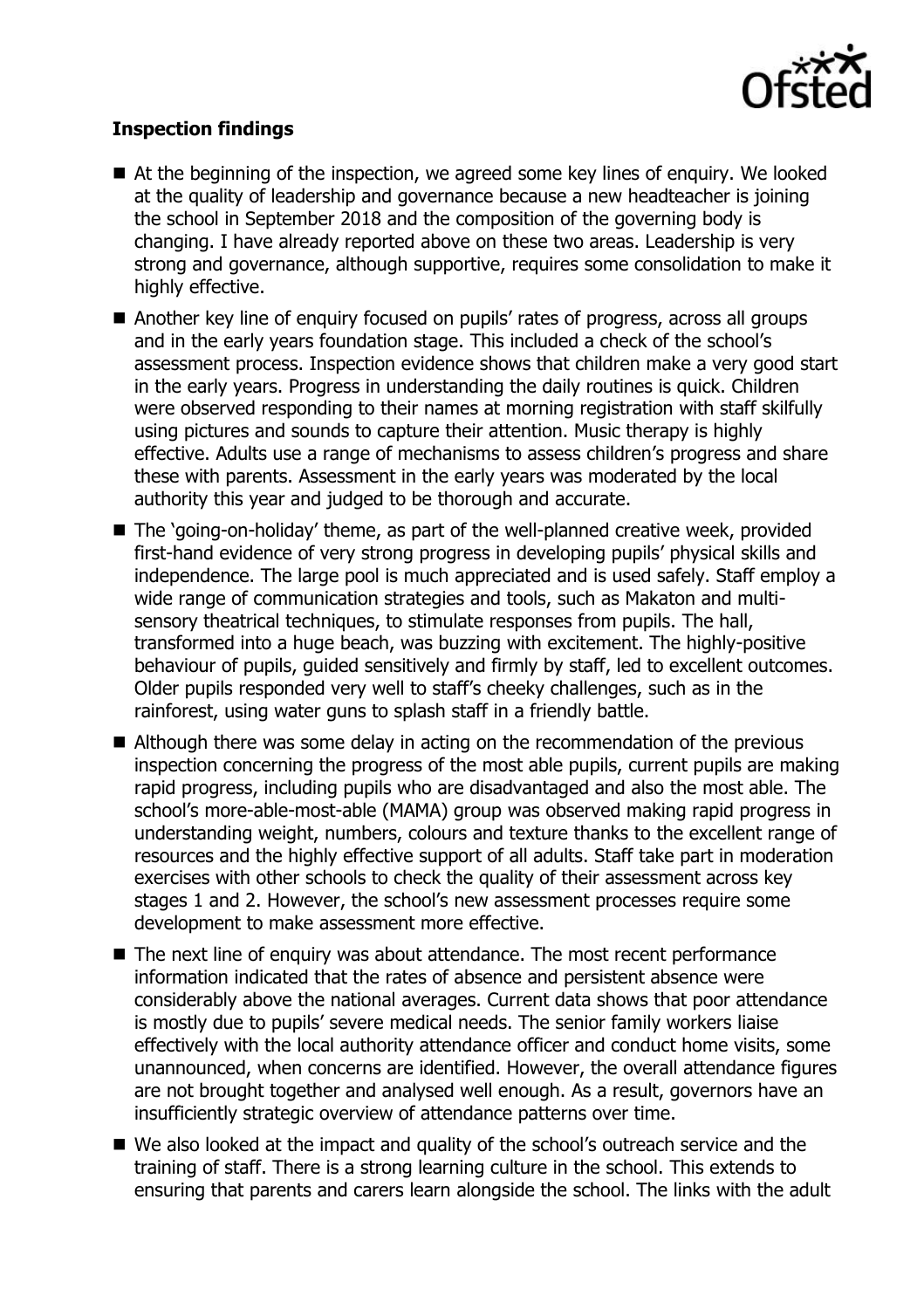

learning services in Luton are used to good effect for this purpose. You are carefully analysing and reviewing whether staff training is of the highest quality. Staff are keen to develop their skills in using modern technology to maximise pupils' access to the curriculum. Staff's expertise is shared widely, such as through the special schools assessment and moderation group (SSMAG). This is highly beneficial to your own staff and staff working in other schools, including mainstream schools. Your senior leaders' and your own dedication to the quality of education of pupils with special educational needs, beyond Lady Zia Wernher School and your own outstanding school, Woodlands, are laudable.

■ Finally, I checked other aspects of leadership. We went through the school's website and identified where improvement could be made. The deputy headteacher and I looked at the outdoor learning environment. We agreed that some outdoor spaces should be refurbished. These areas for development are already identified on the school's development plan.

### **Next steps for the school**

Leaders and those responsible for governance should ensure that:

- $\blacksquare$  the expertise of the governing body is consolidated so that performance information, such as data on attendance, is evaluated and used to hold leaders more closely to account
- the school's new assessment process is embedded to sustain pupils' rapid progress.

I am copying this letter to the chair of the governing body, the regional schools commissioner and the director of children's services for Luton. This letter will be published on the Ofsted website.

Yours sincerely

Marianick Ellender-Gelé **Her Majesty's Inspector**

### **Information about the inspection**

During the inspection, the Ofsted inspector and I spoke with you, the deputy headteacher and the assistant headteacher. We met the chair of the governing body and the local authority school improvement adviser. I also met two senior family workers and a member of the office staff. Senior leaders joined our visits to classrooms, where we observed pupils working and playing. We spoke to staff throughout the day. We observed pupils in lessons, before school and at breaktimes. I spoke to staff in charge of transport. I considered 10 responses to the online questionnaire for parents, Parent View, and took account of the school's own most recent parental survey. In addition, I received six text messages from parents. The Ofsted's staff questionnaire